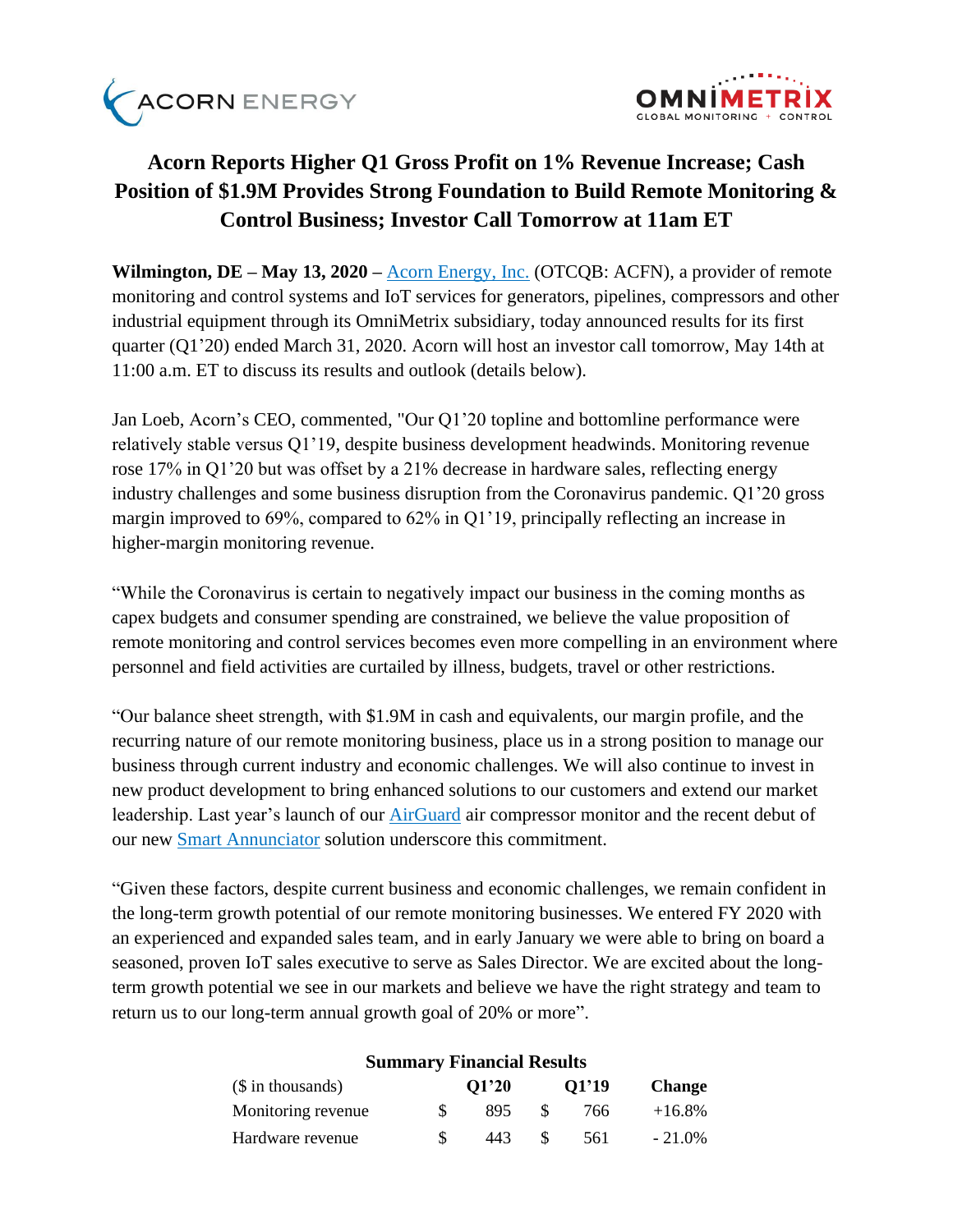| <b>Total revenue</b> | 1,338 | $\mathbf{s}$ | 1.327  | $+0.8\%$  |
|----------------------|-------|--------------|--------|-----------|
| Gross profit         | 922   |              | 821    | $+12.3\%$ |
| <b>Gross margin</b>  | 69%   |              | $62\%$ |           |

Omnimetrix revenue increased approximately 1% to \$1.3M in Q1'20, driven by a 17% increase in monitoring revenue due to an increased number of endpoints, offset by a 21% decrease in hardware revenue, primarily due to the impacts of energy industry challenges related to lower energy prices, as well as to business disruption from the COVID-19 pandemic.

Gross profit grew to \$922,000 in Q1'20, compared to \$821,000 in Q1'19. The prior-year period included \$30,000 in cost of sales related to discontinued technology. Gross margin increased to 69% in Q1'20 from 62% in Q1'19, primarily due to an increase in monitoring revenue, which has a higher gross margin than hardware revenue. Gross margin on monitoring revenue was 84% in Q1'20 as compared to 83% in Q1'19. Hardware gross margin was 39% in Q1'20 versus 38% in Q1'19.

OmniMetrix's Q1'20 total operating expenses increased 11% to \$973,000 versus \$879,000 in Q1'19, primarily related to higher SG&A costs incurred due to planned increases in personnel costs, computer software, travel, and payment processing services charges. Management anticipates that annual SG&A costs will increase approximately 15% in 2020 as a result of a fully staffed sales team and continuing IT infrastructure investments.

Reflecting higher gross profit offset by increased operating expenses, OmniMetrix reported a Q1'20 operating loss of \$51,000 in Q1'20, versus an operating loss of \$58,000 in Q1'19.

# **Acorn Consolidated Financial Results**

Acorn's corporate general and administrative (G&A) costs increased 7% to \$223,000 in Q1'20 compared to \$209,000 in Q1'19, due to an increase in officer, travel and miscellaneous expenses offset by reduced insurance expense. Management does not expect corporate G&A expense to increase materially in 2020 other than expenses that may be required to support growth in OmniMetrix.

Acorn's consolidated operating loss was \$274,000 in Q1'20 as compared to \$267,000 in Q1'19, due to investments in personnel, technology, and research and development.

Q1'20 net loss attributable to Acorn shareholders was \$283,000, or (\$0.01) per share, as compared to net loss attributable to Acorn shareholders of \$237,000, or (\$0.01) per share, in Q1'19.

# **Liquidity and Capital Resources**

Q1'20 cash generated from operating activities was \$242,000, compared to a use of cash of \$325,000 in Q1'19, primarily due to increased accounts receivable collections. At March 31, 2020, consolidated cash and cash equivalents increased to \$1,416,000 from \$1,247,000 at December 31, 2019. OmniMetrix's Q1'20 credit line borrowings were \$139,000 compared to \$136,000 at year end.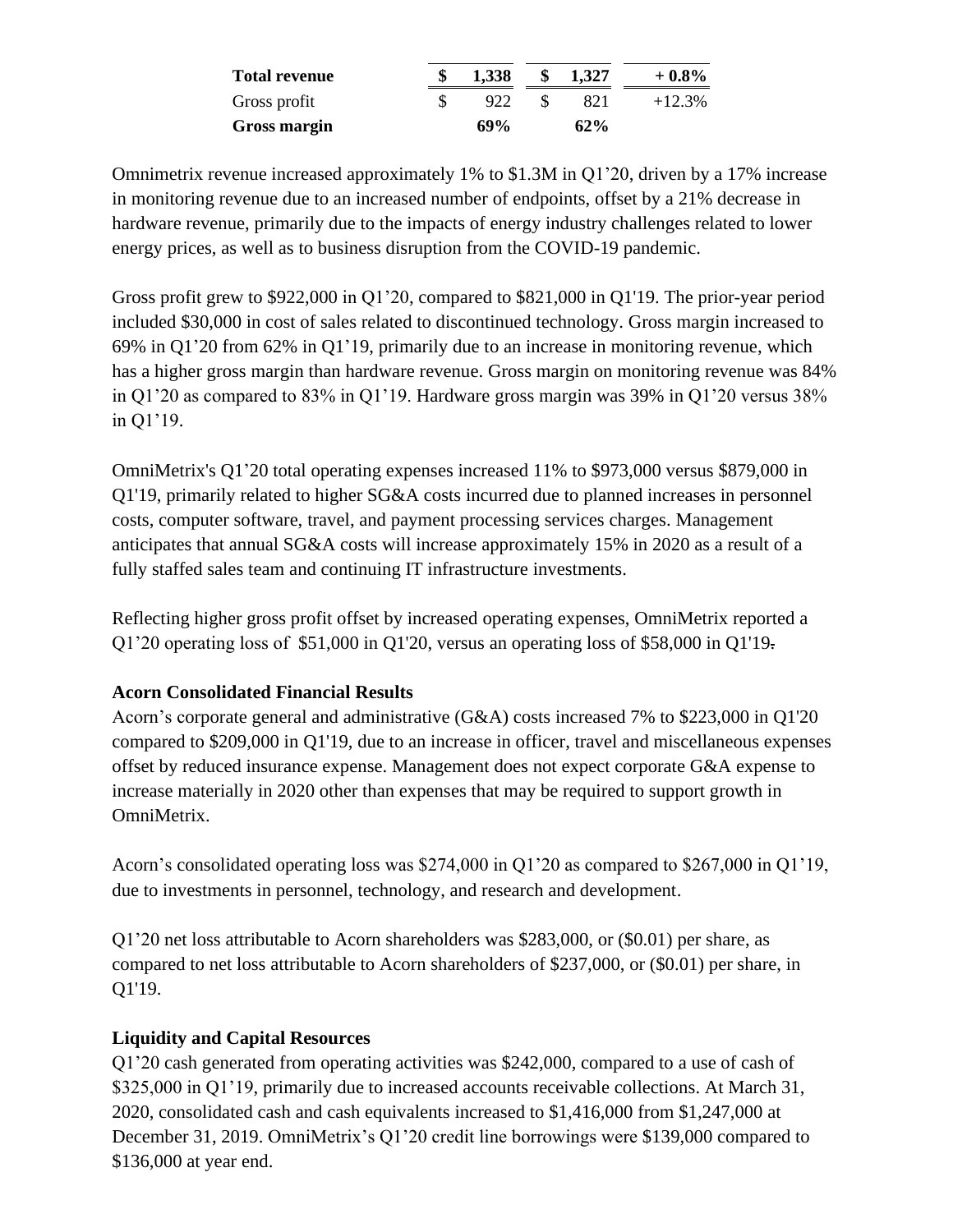As of May 10, 2020, Acorn's consolidated cash and cash equivalents were \$1.9 million, which includes aggregate loan proceeds of approximately \$461,000 received by Acorn and OmniMetrix in Q2'20 under the Coronavirus Aid, Relief and Economic Security Act. Acorn management believes that the Company's current cash, expected cash flow from OmniMetrix's operations and available borrowings will provide sufficient liquidity to finance the operating activities of the company for at least the next twelve months.

The ongoing global impact of the Coronavirus continues to be uncertain. The Company's operations may be affected by the Coronavirus pandemic, including a material adverse impact on the Company's financial position, operations and cash flows. Possible effects may include, but are not limited to, disruption to the Company's customers and revenue, absenteeism in the Company's labor workforce, and unavailability of products and supplies used in operations.

## **Conference Call Details**

| Date/Time:                         | Thursday, May 14th at 11:00 am ET                                                                                             |  |  |  |
|------------------------------------|-------------------------------------------------------------------------------------------------------------------------------|--|--|--|
| <b>Dial-in Number:</b>             | 1-844-834-0644 or 1-412-317-5190 (Int'l)                                                                                      |  |  |  |
| <b>Online Replay/Transcript:</b>   | Audio file and call transcript will be posted to the                                                                          |  |  |  |
|                                    | Investor section of Acorn's website when available.                                                                           |  |  |  |
| <b>Submit Questions via Email:</b> | $\operatorname{acfn}\nolimits @ \operatorname{catalyst-ir}.\nolimits com - \operatorname{before}\nolimits$ or after the call. |  |  |  |

## **About Acorn (**[www.acornenergy.com](http://www.acornenergy.com/)**)** and **OmniMetrixTM** [\(www.omnimetrix.net\)](http://www.omnimetrix.net/)

Acorn Energy, Inc. owns a 99% equity stake in OmniMetrix, a pioneer and leader in machine-tomachine (M2M) and Internet of Things (IoT) wireless remote monitoring and control solutions for stand-by power generators, gas pipelines, air compressors and other industrial equipment. OmniMetrix's proven, cost-effective solutions make critical systems more reliable. The company monitors tens of thousands of assets for customers, which include 25 Fortune/Global 500 companies. In addition to generators in homes, OmniMetrix solutions monitor critical equipment used in cell towers, manufacturing plants, medical facilities, data centers, retail stores, public transportation systems, energy distribution, and federal, state and municipal government facilities.

### **Safe Harbor Statement**

This press release includes forward-looking statements, which are subject to risks and uncertainties. There is no assurance that Acorn will be successful in growing its business, reaching profitability, or maximizing the value of its operating company and other assets. A complete discussion of the risks and uncertainties that may affect Acorn Energy's business, including the business of its subsidiary, is included in "Risk Factors" in the Company's most recent Annual Report on Form 10-K as filed by the Company with the Securities and Exchange Commission.

#### **Follow us**

Twitter: [@Acorn\\_IR](https://twitter.com/ACORN_IR) and [@OmniMetrix](https://twitter.com/OmniMetrix)

**Investor Relations Contacts** Catalyst IR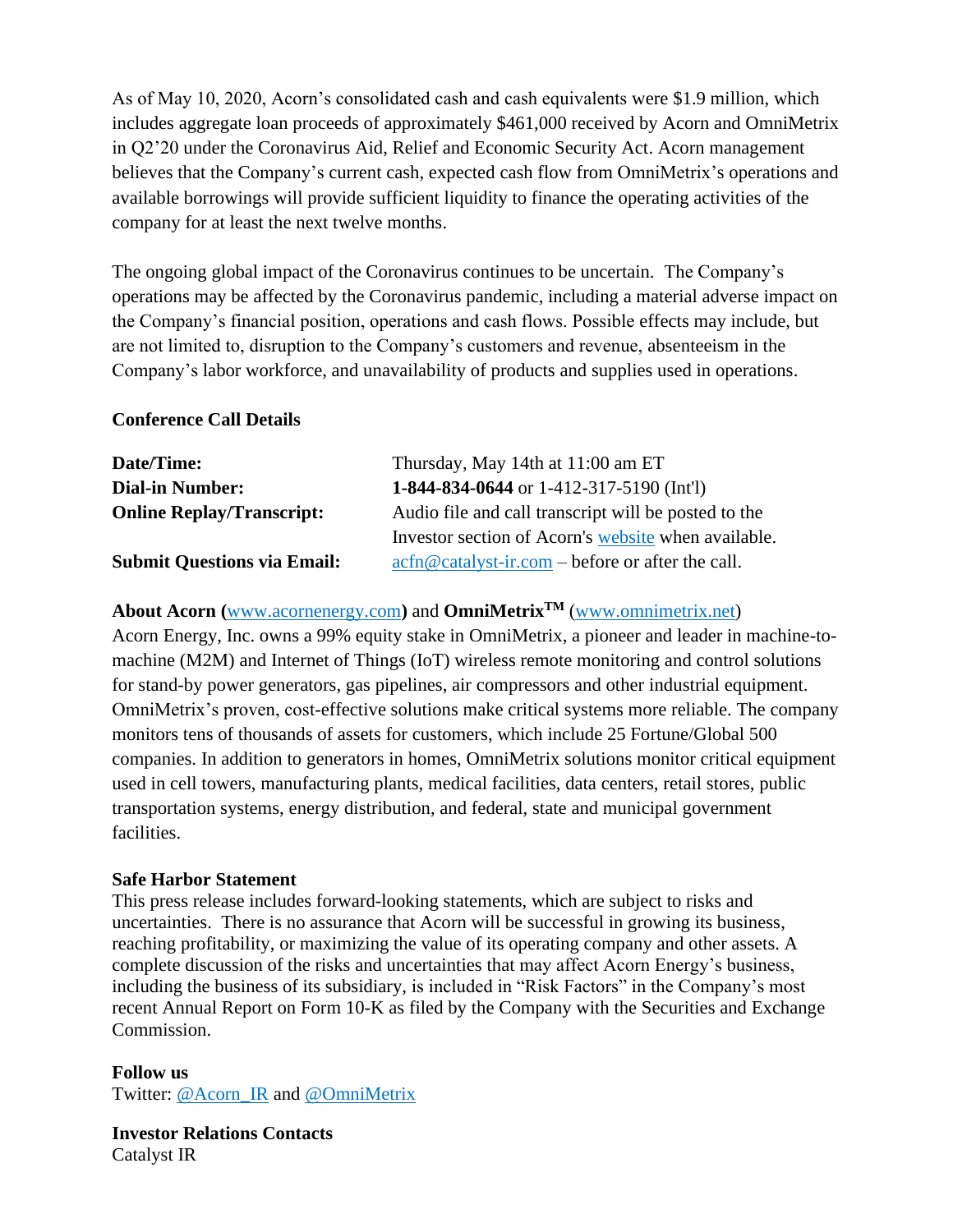William Jones, 267-987-2082 David Collins, 212-924-9800 [acfn@catalyst-ir.com](mailto:acfn@catalyst-ir.com)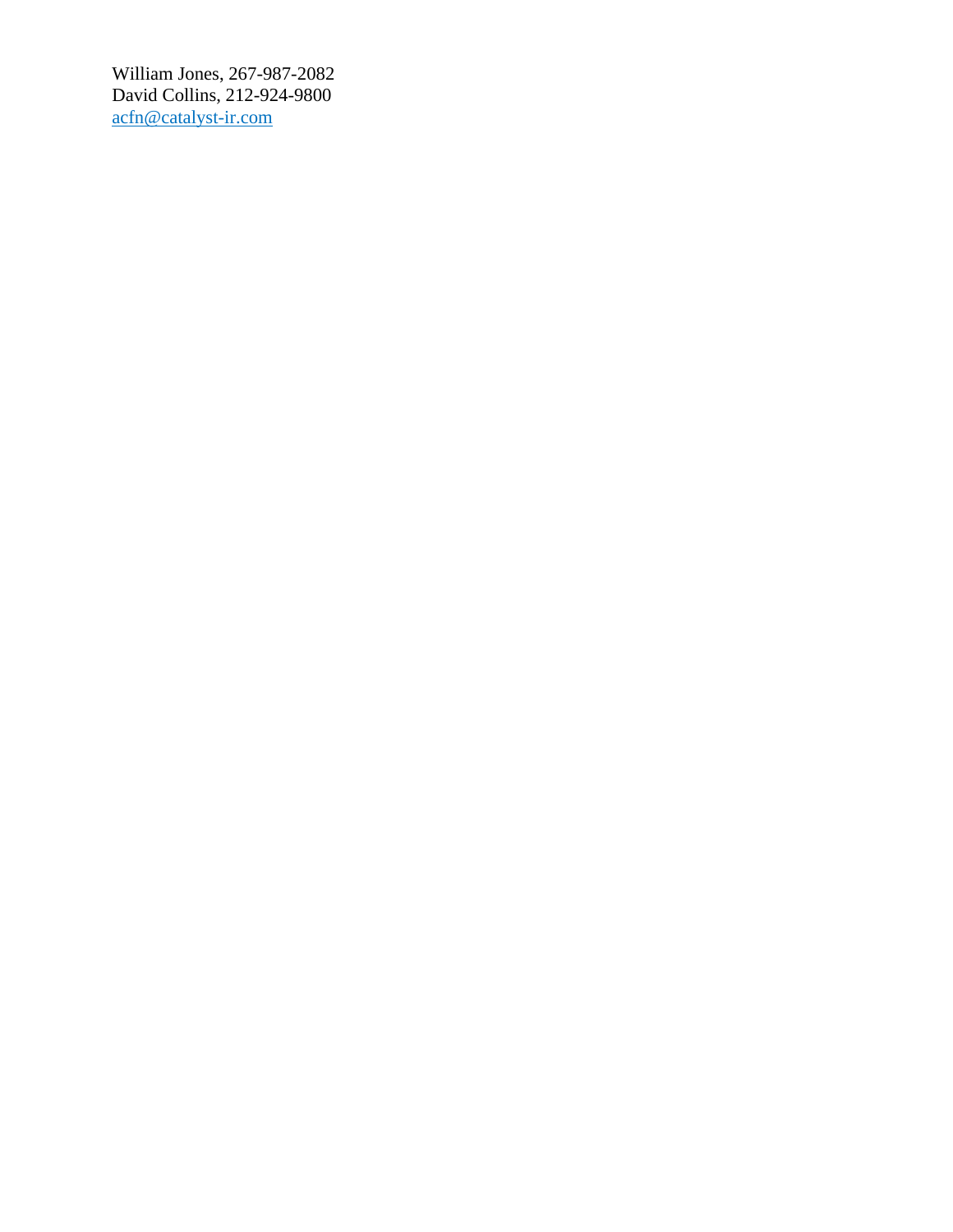### **ACORN ENERGY, INC. AND SUBSIDIARIES CONDENSED CONSOLIDATED STATEMENTS OF OPERATIONS (UNAUDITED) (IN THOUSANDS, EXCEPT PER SHARE DATA)**

|                                                                                                                      | Three months ended March 31, |        |               |        |
|----------------------------------------------------------------------------------------------------------------------|------------------------------|--------|---------------|--------|
|                                                                                                                      | 2020                         |        | 2019          |        |
| Revenue                                                                                                              | \$                           | 1,338  | $\mathcal{S}$ | 1,327  |
| Cost of sales $-$ products and services                                                                              |                              | 416    |               | 476    |
| Cost of sales $-$ other                                                                                              |                              |        |               | 30     |
| Gross profit                                                                                                         |                              | 922    |               | 821    |
| Operating expenses:                                                                                                  |                              |        |               |        |
| Research and development expense                                                                                     |                              | 155    |               | 144    |
| Selling, general and administrative expense                                                                          |                              | 1,041  |               | 944    |
| Total operating expenses                                                                                             |                              | 1,196  |               | 1,088  |
| <b>Operating loss</b>                                                                                                |                              | (274)  |               | (267)  |
| Finance (expense) income, net                                                                                        |                              | (10)   |               | 6      |
| Loss before income taxes                                                                                             |                              | (284)  |               | (261)  |
| Income tax expense                                                                                                   |                              |        |               |        |
| Net loss                                                                                                             |                              | (284)  |               | (261)  |
| Non-controlling interest share of net loss                                                                           |                              |        |               | 24     |
| Net loss attributable to Acorn Energy, Inc. shareholders                                                             | \$                           | (283)  | $\mathbb{S}$  | (237)  |
|                                                                                                                      |                              |        |               |        |
| Basic and diluted net loss per share attributable to Acorn Energy,                                                   |                              |        |               |        |
| Inc. shareholders:                                                                                                   |                              |        |               |        |
| Total attributable to Acorn Energy, Inc. shareholders                                                                | \$                           | (0.01) | \$            | (0.01) |
| Weighted average number of shares outstanding attributable to<br>Acorn Energy, Inc. shareholders - basic and diluted |                              | 39,631 |               | 29,556 |
|                                                                                                                      |                              |        |               |        |